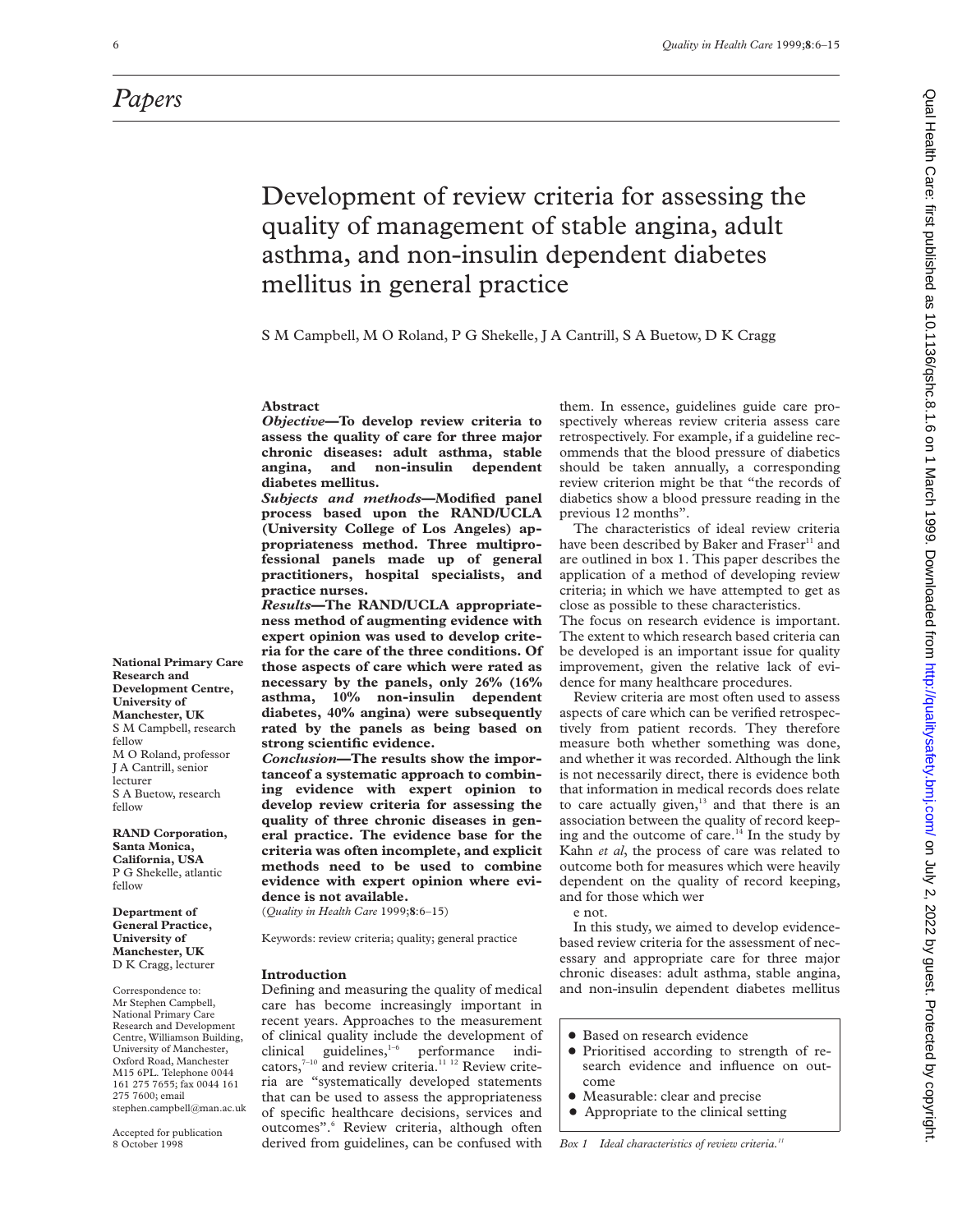- Combines systematic review of the scientific literature with expert opinion
- Yields specific criteria that can be used for review criteria or practice guidelines, or both
- Provides a quantitative description of the expert judgement of a multidisciplinary group of clinicians
- $\bullet$  Iterative, anonymous rating and a face to face panel discussion
- Each panellist has equal weight in determining the final result

*Box 2 Key characteristics of the RAND appropriateness method.*<sup>1</sup>

(NIDDM). These three conditions were selected because they are associated with high levels of mortality and morbidity in the community and represent a substantial amount of chronic disease workload in general practice. We are currently applying these criteria to records in a representative sample of practices, with the intention of reducing them to a smaller set that can act as a proxy for the full sets of review criteria.

# **Method**

The method we used was based on the RAND/ UCLA (University College of Los Angeles) consensus panel method for assessing the appropriateness of medical procedures.<sup>15</sup> The RAND method has been used to assess the appropriateness of procedures or the necessity of procedures or both $16$  17 and has been used previously in the United Kingdom.<sup>18 19</sup> It combines expert opinion with evidence in a more measurable way than other approaches—such as that developed by the Agency for Health Care Policy and Research (AHCPR).<sup>12</sup> The key characteristics of the RAND method are outlined in box 2.

There were three stages used in the study once the conditions had been selected; the generation of review criteria, panel selection, and the rating process.

# GENERATION OF REVIEW CRITERIA

Review criteria are often based on clinical guidelines,<sup>11</sup> and accordingly we started with previously published evidence-based guidelines for the management of asthma, $20-22$ angina,23 24 and non-insulin dependent diabetes mellitus.25 26 For asthma and angina, these were based on systematic reviews of the scientific literature. We updated the systematic literature reviews for all three conditions by repeating the search strategy described in the North of England studies which included their published methodological screen<sup>21 24</sup> to identify new evidence, particularly randomised controlled trials. This included searches for research published between September 1994 and May 1997 for asthma, between September 1994 and August 1997 for angina, and between January 1990 and August 1996 for diabetes. Computerised literature searches were supplemented with hand searches from August 1996 up to the date of each panel meeting (April, June, and

September 1997 for diabetes, asthma, and angina respectively). Journals hand searched were *The Lancet, New England Journal of Medicine,Journal of the American Medical Association, British Medical Journal, and Archives of Internal Medicine*. All three updated literature reviews of new evidence were scrutinised by two external experts to check for completeness and accuracy. The guideline statements and new evidence from literature reviews were then used to construct lists of initial potential review criteria by members of the research team for angina (SAB/PGS), asthma (SMC/DKC) and NIDDM (JAC/MOR); in accordance with previous application of the method. The lists drawn up by the research team formed the questionnaires rated in round 1. These are available from the authors and consisted of 136 asthma, 308 angina, and 196 diabetes criteria, respectively.

# PANEL SELECTION

We assembled three multidisciplinary panels of people with nationally recognised expertise in angina, asthma, and diabetes. Panellists were selected on the basis of their publication record, involvement in specialist societies such as the General Practitioners in Asthma Group (GPIAG), or the British Diabetic Association—or after advice from researchers in the field. Panellists, who were selected to cover a range of clinical expertise and a geographical spread across the United Kingdom, were sent a letter of invitation to participate. Panellists who declined were asked to nominate a potential replacement. About three quarters of people asked to take part agreed.

Panels included general practitioners, specialists, and practice nurses. The asthma and diabetes panels had 11 members: three asthma hospital specialists, six general practitioners, and two practice nurses. The angina panel had 10 members: four hospital specialists, and six general practitioners, but no nurses as there are few specialised primary care angina nurses in the United Kingdom. All the general practitioners were principals, many working full time in general practice. The members of each of the panels are listed in appendix 1.

#### RATING PROCESS

### *Panel rating for necessary care and inappropriate care*

Members of each panel were sent copies of the relevant evidence-based guidelines from which we had worked, a summary of more recent published evidence with copies of the articles identified, and a set of initial review criteria drawn up by the research team.

Panellists were asked to rate each criterion in the relevant list, and state whether each action was necessary, and also, for certain criteria, whether the action was appropriate. Sample criteria for the asthma panel are shown in box 3.

Necessary care was defined in terms of three criteria: reasonable likelihood that the action will provide net benefit to the patient; the benefit to the patient is not likely to be small; and it would be improper care not to have performed or recommended the action.<sup>15</sup> The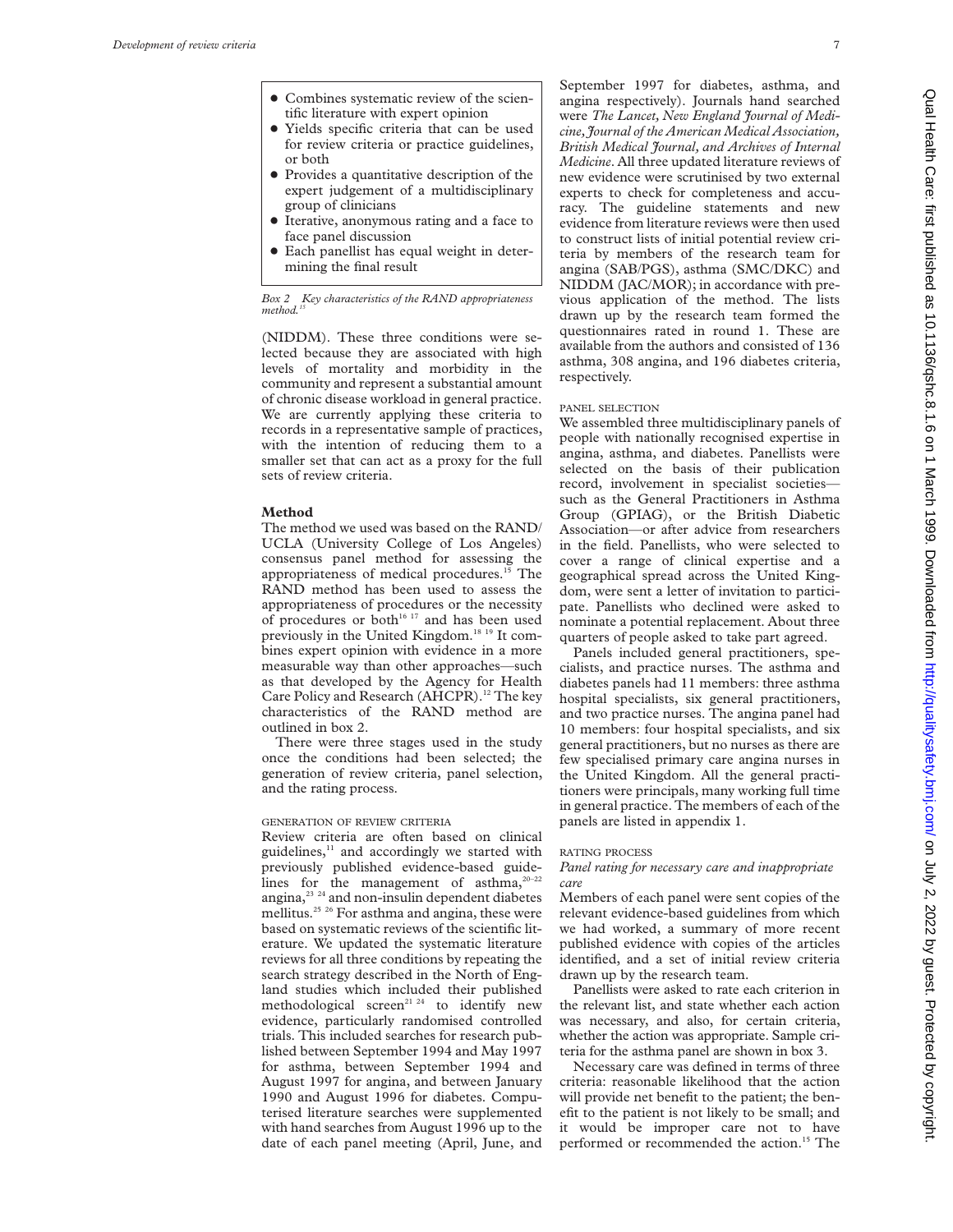distinction between necessary and appropriate is important. Kahan *et al*<sup>16</sup> refer to necessary care as a "stronger" evaluation tool than appropriateness as necessary care is "crucial" care that a physician or health professional is "obliged" to recommend or undertake because not to do so would be "deleterious to the patient's health". Inappropriate care was thus defined as occurring where the expected health benefits of performing the action were exceeded by the expected healthcare risks by a sufficient amount, that the procedure was not worth doing.<sup>16</sup>

We asked about necessary care where the quality problem was likely to be underprovision (necessary procedures or treatments not performed). We asked about appropriateness to specifically identify inappropriate care for the much smaller number of review criteria where the quality problems were likely to be the overprovision of care, or provision of care which was potentially harmful (inappropriately performed procedures or treatments). Ratings used an ordinal scale of 1–9, where 1 meant an action was clearly not necessary or extremely inappropriate and 9 meant that an action was clearly necessary. No inappropriateness criteria were rated by the diabetes panel.

For example, from box 3, a rating of 9 on the necessity scale for criterion 10.1g would be a signal that the respondent considered use of oral steroids highly necessary if peak flow has fallen to 50% of predicted or best value; whereas a rating of 1 for the criterion 10.1a on the appropriateness scale would have indicated the respondent considered use of oral steroids extremely inappropriate on the basis of a peak flow of 80% of predicted or best.

The process was designed to set minimum, not optimal standards of care. With the scientific evidence provided and their judgement, panellists were asked to rate each criterion with reference to an average patient consulting an average general practitioner in 1997. There was explicitly no consideration of cost during the panel discussions. Throughout the sessions, panellists were reminded that their decisions should be about whether an

| <b>3.1</b> There should be at least one peak flow recording for all patients<br>who can use a peak flow meter                |                     |                       |                 |  |  |  |  |
|------------------------------------------------------------------------------------------------------------------------------|---------------------|-----------------------|-----------------|--|--|--|--|
|                                                                                                                              |                     |                       | Necessity scale |  |  |  |  |
|                                                                                                                              |                     |                       | 123456789       |  |  |  |  |
| 10.1 The records show that in exacerbations of asthma, oral steroids<br>are used when the peak flow has fallen to less than: |                     |                       |                 |  |  |  |  |
|                                                                                                                              | % Predicted or best | Appropriateness scale | Necessity scale |  |  |  |  |
| a                                                                                                                            | 80                  | 123456789             | 123456789       |  |  |  |  |
| b                                                                                                                            | 75                  | 123456789             | 123456789       |  |  |  |  |
| c                                                                                                                            | 70                  | 123456789             | 123456789       |  |  |  |  |
| d                                                                                                                            | 65                  | 123456789             | 123456789       |  |  |  |  |

*Box 3 Examples of criteria used by panellists to rate for necessity and appropriateness.*

e 60 123456789 123456789 f 55 123456789 123456789 g 50 123456789 123456789

aspect of care should be recorded on the medical records.

Ratings were confidential and carried out in two rounds. The first round of rating was done by post, with panel members scoring each of the review criteria supplied by the research team. Panels then met for a full day, when the results of all their earlier ratings were fed back in a way which allowed each panellist to know his or her score for an individual item and also the overall distribution of the whole panel's scores. Panellists had the opportunity to discuss all the first round criteria during the panel meeting under the chairmanship of a moderator (diabetes and angina, PGS, asthma, MOR). After discussion each item was rerated. In some cases, criteria were reworded, or new criteria were added during the exercise. This is an integral part of the panel process and allows the panellists to reword or restructure criteria better to fit their clinical judgement. For example, members of the asthma panel decided that the first round criteria failed adequately to reflect guidance of management of symptoms: an additional 12 criteria were added that related to control of symptoms. Only the ratings of the second round were used to develop the final lists of review criteria (appendices 2, 3, and 4).

### **Angina**

Example of criterion rated as a necessary aspect of care for angina (median panel score of 9)

• The records show that, in the absence of contraindications, the patient has been offered treatment with aspirin

Example of criterion for angina regarded as inappropriate care (median panel score of 1)

• Verapamil was used as second line treatment for patients on  $\beta$  blockers

# **Asthma**

Example of criterion rated as a necessary aspect of care for asthma (median panel score of 9)

 $\bullet$  In consultations associated with an exacerbation (defined as an increase in symptoms of dyspnoea, or wheeze or limitation of activity ), the peak flow is recorded

Example of criterion for asthma regarded as inappropriate care (median panel score of 1)

• Treatment with intravenous  $\beta$  agonists or intravenous aminophylline is inappropriate unless there is cotreatment with an inhaled  $\beta$  agonist

# **Non-insulin dependent diabetes mellitus**

Examples of criteria rated as necessary aspects of care for non-insulin dependent diabetes (median panel score of 9)

- The records show a recording of HbA1c level in the past 14 months
- Visual foot examination for ulceration or deformity recorded in the past 14 months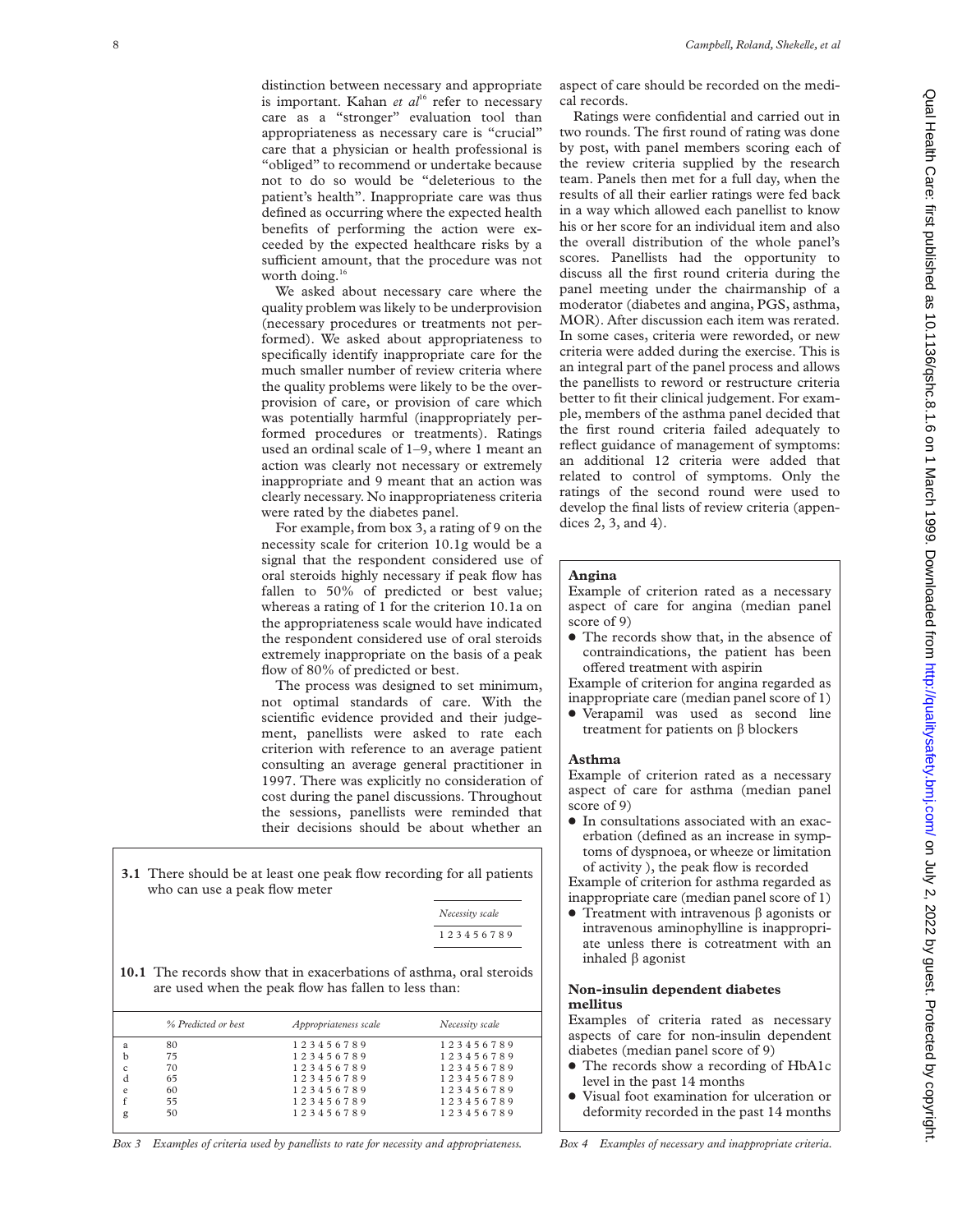*Table 1 Summary of necessity and appropriateness ratings*

|                   | Necessity      |                |                | Inappropriateness |  |
|-------------------|----------------|----------------|----------------|-------------------|--|
|                   | Round 1        | Round 2        | Round 1        | Round 2           |  |
| Asthma:           |                |                |                |                   |  |
| Criteria (n)      | 111            | 115            | 24             | 22                |  |
| Median 1 or 2     | 4              | 6              | 3              | $\overline{4}$    |  |
| Median 3-7        | 55             | 61             | 11             | 10                |  |
| Median 8 or 9     | 52             | 48             | 10             | 9                 |  |
| Necessary $(\% )$ | 39             | 38             |                |                   |  |
| Inappropriate (%) |                |                | 8              | 18                |  |
| Disagreement (%)  | $\overline{4}$ | $\overline{7}$ | $\overline{4}$ | $\mathbf{0}$      |  |
| Diabetes:         |                |                |                |                   |  |
| Criteria (n)      | 196            | 183            |                |                   |  |
| Median 1 or 2     | 6              | 28             |                |                   |  |
| Median 3-7        | 108            | 73             |                |                   |  |
| Median 8 or 9     | 82             | 82             |                |                   |  |
| Necessary $(\% )$ | 42             | 45             |                |                   |  |
| Inappropriate (%) |                |                |                |                   |  |
| Disagreement (%)  | $\overline{4}$ | $\overline{7}$ |                |                   |  |
| Angina:           |                |                |                |                   |  |
| Criteria (n)      | 260            | 272            | 48             | 51                |  |
| Median 1 or 2     | 28             | 56             | 3              | 10                |  |
| Median 3-7        | 93             | 96             | 26             | 23                |  |
| Median 8 or 9     | 139            | 120            | 19             | 20                |  |
| Necessary $(\% )$ | 54             | 44             |                |                   |  |
| Inappropriate (%) |                |                | 6              | 18                |  |
| Disagreement (%)  | $\overline{4}$ | $\mathbf{1}$   | $\overline{c}$ | $\overline{c}$    |  |

Figures in bold represent the criteria identified as necessary and inappropriate.

In the second round of ratings, we used Brook's definition of disagreement as three or more scores in both the top (6-9) and bottom  $(1-3)$  tertile<sup>15</sup> and selected necessary criteria as those which had a median score of 8 or 9 (out of a maximum possible of 9) for necessity without disagreement by the panel. We identified inappropriate care as those which had a median rating of 1 or 2 for appropriateness, again without disagreement among the panel.

# *Rating of evidence base of final review criteria*

The RAND appropriateness method was then supplemented by the addition of a third postal round of ratings designed to assess the evidence base of aspects of care rated necessary, based on a modification of the method used previously by AHCPR.<sup>6 12</sup> The panellists were asked to rate the strength of evidence for aspects of care identified as either necessary or inappropriate (8 or 9 for necessity or 1 or 2 for appropriateness) on the following scale: (A) mainly convincing scientific evidence usually consisting of one or more randomised controlled trials, limited added expert opinion; (B) about equal parts scientific evidence and expert opinion; (C) mainly expert opinion, limited scientific evidence. The final review criteria listed in the appendices show median panel scores and evidence-based scores for the second (panel meeting) round of ratings.

#### *Table 2 Summary of panels' rating of the level of evidence for final criteria*

|                                                                              |              |          | Level of evidence |           |  |
|------------------------------------------------------------------------------|--------------|----------|-------------------|-----------|--|
|                                                                              | <b>Total</b> |          | B                 | C         |  |
| Angina criteria rated 8 or 9 for necessity,<br>or 1 or 2 appropriateness     | 130          | 52       | 68                | 10        |  |
| Asthma criteria rated 8 or 9 for necessity,<br>or 1 or 2 for appropriateness | 51           | 8        | 30                | 13        |  |
| Diabetes criteria rated 8 or 9 for necessity                                 | 82<br>263    | 8<br>26% | 54<br>58%         | 20<br>16% |  |

A=mainly convincing scientific evidence, usually consisting of one or more RCTs, limited added expert opinion; B=about equal parts scientific evidence and expert opinion; C=mainly expert opinion, limited scientific evidence.

The data presented in the next section will describe examples of criteria rated necessary and inappropriate for each condition; which are listed in full in appendices 2, 3, and 4. Summary data for all criteria rated by each panel will be presented, as will data relating to the level of evidence for all criteria rated as either necessary or inappropriate.

# **Results**

# RATING PROCESS

Median panel score ratings for each criterion were calculated to identify criteria rated as necessary (median score 8 or 9) for all conditions and also inappropriate (median score 1 or 2) for asthma and angina. Examples of necessary and inappropriate criteria for each of the three conditions are listed in box 4.

The full list of review criteria defined as necessary and inappropriate are listed in appendices 2 (asthma), 3 (NIDDM), and 4 (angina). We only included criteria rated 8 or 9 for necessary (highly necessary) or 1 and 2 for appropriateness (highly inappropriate) because the reliability of the group process increases at the extreme ends of the scoring range.

A summary of the criteria rated as either necessary or inappropriate in the two rounds for each of the three studies is shown in table 1. All three panel meetings resulted in changes in the wording or structure of some criteria. The number of criteria listed in the appendices is smaller than the number in table 1 as panels made multiple ratings for some aspects of care. For example, for cholesterol lowering treatment in patients with angina, the angina panel made separate ratings, depending on age, sex, three levels of serum cholesterol, presence of diabetes, and previous myocardial infarction (48 separate ratings). For some of these, it was possible to condense the results in the appendices—for example, for patients with angina who had diabetes and a previous myocardial infarction, an offer of lipid lowering treatment was regarded as necessary for all patients with a total cholesterol >5.5 mmol/l (making ratings of concentrations >5.5 mmol/l superfluous).

### RATING OF EVIDENCE BASE

The level of evidence which the panels scored for the necessary criteria (median 8 or 9) and inappropriate criteria (median 1 or 2) is shown in table 2. Only 26% of criteria (16% asthma, 10% NIDDM, 40% angina) were rated as being based on strong scientific evidence (level A mainly convincing scientific evidence, usually consisting of one or more randomised controlled trials, limited added expert opinion) and 76% of these related to angina. A list of criteria only containing those backed by strong scientific evidence would have excluded most criteria judged by the panel to be necessary aspects of care.

Examples of aspects of care for diabetes regarded as necessary by the panel (median score 9), but with varying levels of evidence are listed in box 5.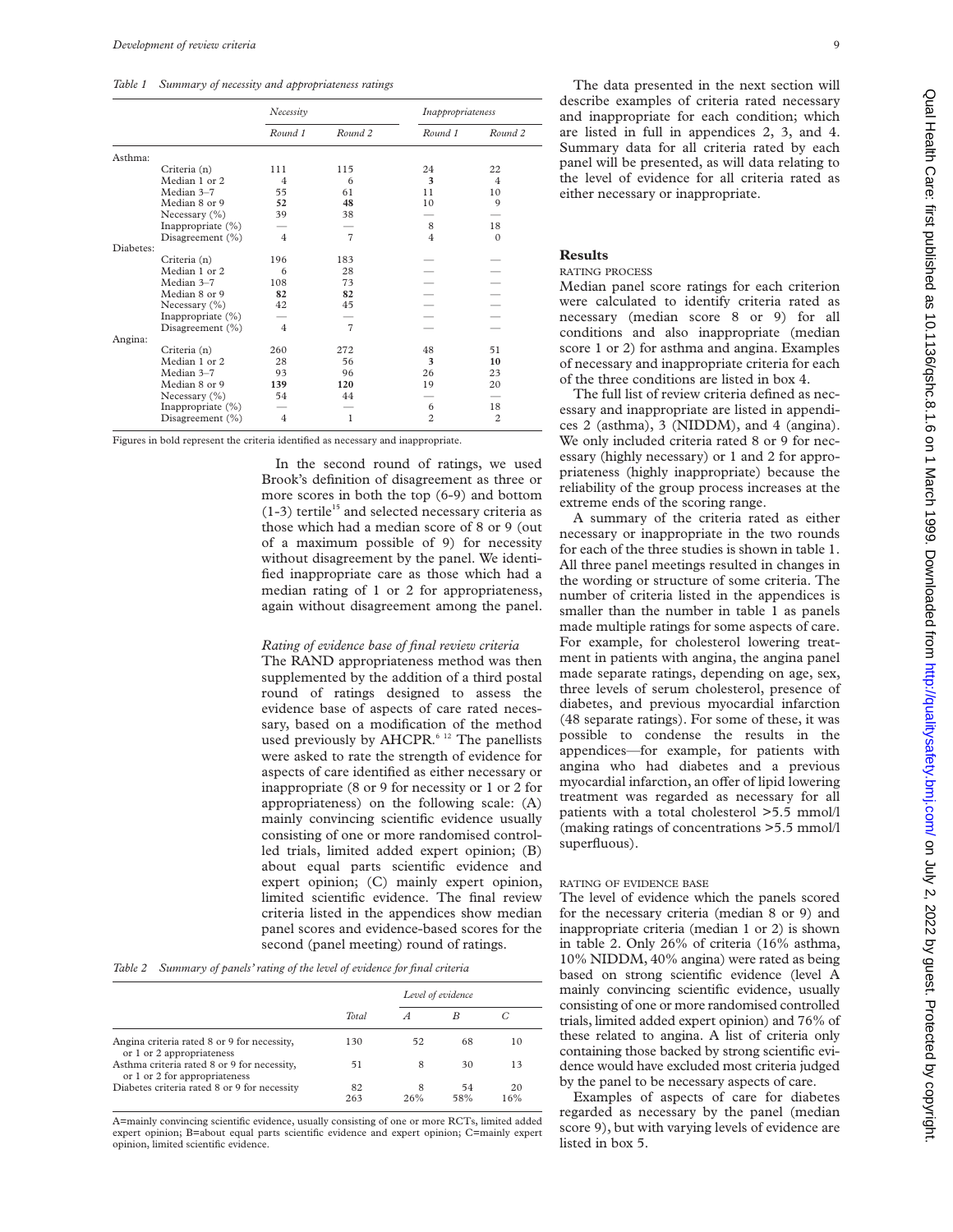- The practice maintains a register of patients with a diagnosis of diabetes (level of evidence C)
- The records contain details, recorded within the past 14 months, of peripheral pulses (level of evidence B)
- If total cholesterol is >7.8 mmol/l, and the patient has ischaemic heart disease, lipid .<br>lowering treatment has been offered (level of evidence A)

*Box 5 Examples of the evidence base for the review criteria for diabetes rated to be necessary.*

# **Discussion**

This paper reports the development of review criteria for assessing the quality of medical care by combining the best available evidence with expert opinion; thereby adhering to the key characteristics of the RAND method (box 2). In accordance with recommendations identified as attributes of good review criteria (box  $1$ <sup>11</sup> each criterion was assessed for magnitude of benefit, judged by high scores for necessity or inappropriateness, and rated for strength of evidence. Rating the strength of evidence for each criterion identified as necessary or inappropriate, built upon previously reported accounts of the RAND methods.

# EVIDENCE BASE

In the judgement of our panels, although most of the final criteria were judged to have about equal parts scientific evidence and expert opinion, there was strong scientific evidence for only 26% of the criteria which panels none the less regarded as clearly necessary aspects of care. The higher percentage of good evidence for the angina criteria reflects the extent of previous research, particularly randomised controlled trials, in this area compared with the other two conditions. Importantly, it also emphasises that the evidence-base varies across different clinical conditions.

#### ADVANTAGES OF THE MODIFIED RAND METHOD

Where evidence for aspects of care is lacking, a systematic approach to gathering expert opinion is required. The prime use of the modified RAND method is its capacity to generate specific ratings for clearly necessary or inappropriate aspects of care (an essential attribute of review criteria); which can be applied equally to areas where there is either extensive or limited evidence. We have added to the previously used method an additional round in which the panel rated the strength of evidence for each necessary review criterion. We think this is a significant improvement on the published method.

We think that our results show the importance of combining evidence and expert opinion in the development of review criteria for general practice in the United Kingdom, due to lack of evidence for many aspects of care. There are significant limitations to approaches which rely solely upon a scientific evidence base to identify care which is judged as necessary or inappropriate.

VALIDITY OF THE RAND METHOD USED

Our results depend on the validity and reliability of the RAND method. The method shows acceptable reliability, although the consistency between panels is higher for judgements about what doctors should do (necessary treatments or procedures) than what they should not do (appropriate or inappropriate treatments or procedures). $27$  The method is certainly sufficiently reliable for group comparisons. The recommendations of the panels are in general in line with the management of larger groups of doctors,<sup>28</sup> and Naylor<sup>29</sup> concludes that the RAND use of Delphi panels "continues to offer one of the only meticulously tested and systematic methods for leavening limited evidence with expert opinion and inference". The few studies that have been done of the predictive validity of the method support the predictive validity of the criteria produced.<sup>30-32</sup> However, the previously published RAND method has been criticised for not rating the strength of evidence for the necessary aspects of care, and therefore failing to differentiate between them. We therefore modified the RAND method to incorporate a rating of strength of evidence as recommended by Baker and Fraser.<sup>11</sup>

Concern has also been expressed about the reproducibility of panel findings and the influence of dominant personalities or power struggles.<sup>33-35</sup> Ultimately, as Grol<sup>1</sup> has emphasised it is essential that consensus methods are explicit. A fundamental feature of the RAND method is that the group judgement process is explicit, with predefined rules for what constitutes disagreement, and what ratings will pass as criteria. Furthermore, it is based upon a systematic literature review, can be multidisciplinary, and is democratic in that the views of each panellist have equal weight (box 2). The quantitative risk benefit scale facilitates relative as well as absolute judgements.

# IMPLICATION FOR QUALITY IMPROVEMENT

Our findings have important implications for quality assessment and quality improvement as they highlight a potential flaw in the drive towards evidence-based medicine. Some interventions are unlikely ever to be subjected to evaluation with randomised controlled trials for example, the use of practice diabetic registers or the recording of signs and symptoms. It would also be unethical to conduct a randomised controlled trial on an aspect of care considered inappropriate by experts. The need to include expert opinion is equally important for clinical guidelines. For example, of the 57 recommendations in the North of England evidence-based clinical practice guideline for angina<sup>23</sup> (which were used as the starting point for generating the angina review criteria), 37 were based on uncontrolled studies, consensus meetings, or extrapolations from other evidence.

We recognise that there are potential limitations to methods which rely on expert opinion for many of the final criteria. Concern has been expressed that expert opinion simply rates conventional wisdom without scientific evidence. However, criteria based exclusively upon evidence are arguably non-existent as it is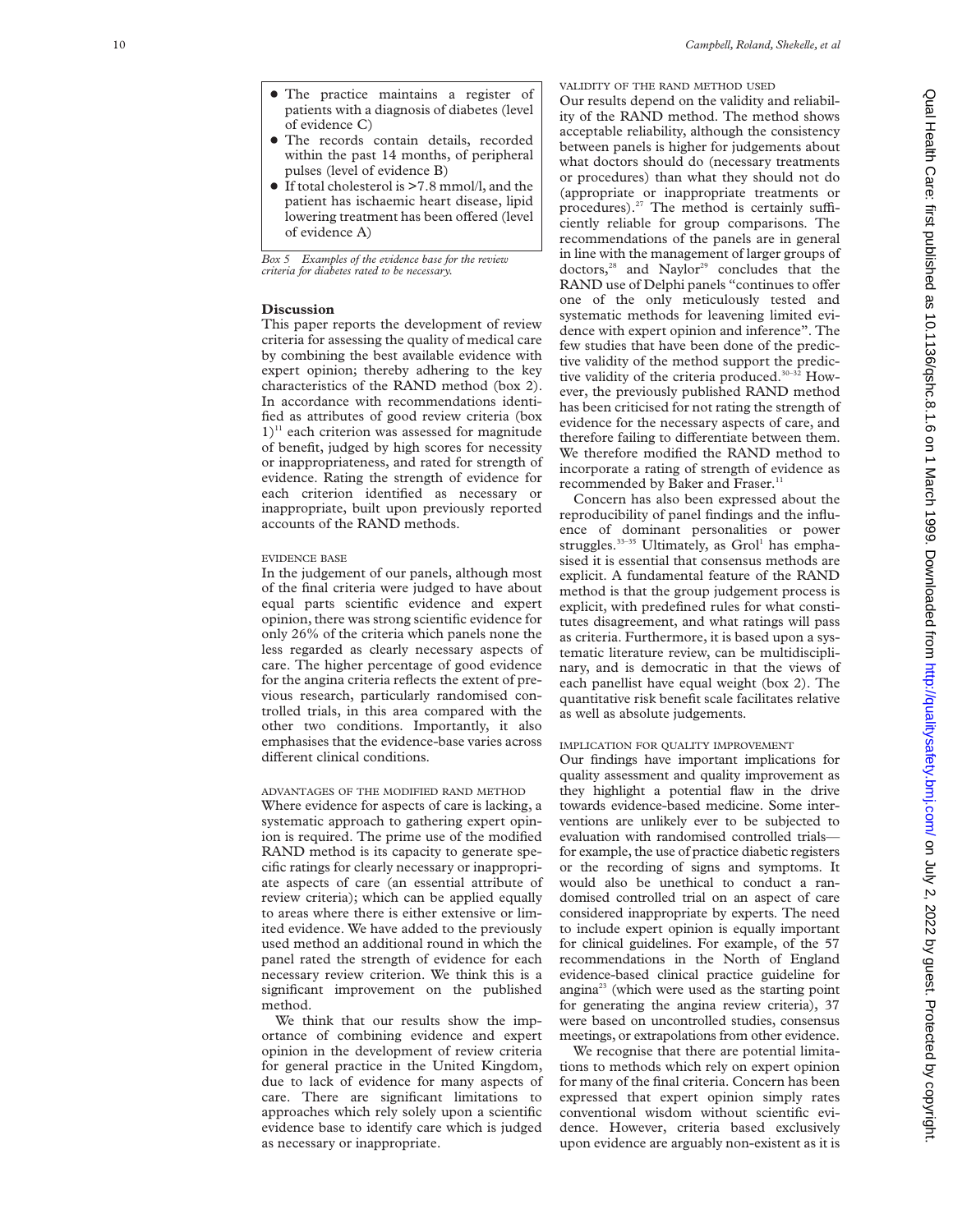almost inevitable that they will contain covert expert opinion—for example, the generalisation of trial evidence to wider populations. Moreover, without the use of expert opinion a limited number of criteria would have been generated. Most guidelines and review criteria are developed with methods that incorporate expert opinion in far less formal ways, and with less empirical evidence of reliability and validity of the process, than the method presented. The RAND approach incorporates expert opinion in a measurable way. This means that it is particularly relevant for many conditions presenting in general practice and acute conditions; for which there is so little evidence that the approach described here would rely largely on opinion rather than on evidence.

# POTENTIAL LIMITATIONS OF REVIEW CRITERIA

The use of review criteria—such as those presented in this paper—rely on data available in medical records. This also has important implications for quality improvement as it means that two elements of care are being assessed: the care given and the care actually recorded. Although all three panels were clear that all items in final selections should be aspects of care recorded in the medical records, the use of records to collect data may introduce bias. For example, a doctor who does not record that a patient has consulted with an exacerbation of asthma cannot be judged against the criteria that relate to management of exacerbations.

To be valid, review criteria must be related to and thus measure clearly defined aspects of care. It is important to recognise that there are additional areas of quality—for example, interpersonal care—that are also important in the management of these conditions but which are far less easy to define or measure. Furthermore, measurement quality focused on a particular condition does not take into account the complexity of real patients who may have greater medical or social problems than diabetes, asthma, or angina. There is currently little evidence on whether the results for individual conditions can be generalised to reflect the overall quality of care in a patient or a practice. Furthermore, in the development of these criteria, patients' views of management for the three conditions are lacking.

### ONGOING DEVELOPMENT

The sets of review criteria in the appendices have been converted into simple data abstraction forms suitable for application to medical records. These are available from the authors, who have so far applied them to about 400 sets of general practice records for patients with stable angina, adult asthma, and non-insulin dependent diabetes mellitus. Collection of data for each set of records takes about 20 minutes. An SPSS programme to convert the condensed data from the abstraction sheets into the data required to assess the review criteria in the three appendices is also available from the authors. These review criteria form the basis of our ongoing research. We plan to identify for each condition a subset of criteria which can be used

to summarise the larger sets of data and which will be usable for routine quality assessment.

### **Conclusion**

Our experience has been that, despite certain caveats, the RAND appropriateness method of augmenting evidence with expert opinion, although time consuming, can be used to generate review criteria for general practice, which conform to essential attributes for assessing quality. The lack of research evidence for many aspects of care highlights the importance of the use of methods that allow explicit combination of both evidence and expert opinion.

- 1 Grol R. Development of guidelines for general practice care. *Br J Gen Pract* 1993;**43**:146–51.
- 2 Forrest D, Hoskins A, Hussey H. Clinical guidelines and their implementation. *Postgrad Med J* 1996;**72**:19–22.
- 3 Thomson R, Lavender M, Madhok R. How to ensure that
- guidelines are effective. *BMJ* 1995;311:237–42.<br>4 Grimshaw JM, Russell IT. Effect of clinical guidelines on medical practice: a systematic review of rigorous evalua-
- tions. *Lancet* 1993;**342**:1317–20. 5 Eccles M, Clapp Z, Grimshaw J, *et al*. North of England evi-
- dence based guidelines development project: methods of guideline development. *BMJ* 1996;**312**:760–2.
- 
- 6 Field MJ, Lohr KN, eds. Committee on Clinical Practice<br>Guidelines: guidelines for clinical practice: from development to<br>use. Washington, DC: Institute of Medicine, 1992.<br>7 Majeed FA, Voss S. Performance indicators for g
- 8 Radical Statistics Health Group. NHS indicators of success: what do they tell us? *BMJ* 1995;**310**:1045–50.
- 9 Anderson BG, Noyce JA. Clinical indicators and their role in quality management. *Aust Clin Rev* 1992;**12**:15–21.
- 10 Angaran DM. Selecting, developing and evaluating indica- tors. *Am J Hosp Pharmacol* 1991;**48**:1931–7.
- 11 Baker R, Fraser RC. Development of review criteria: linking guidelines and assessment of quality. *BMJ* 1995;**311**:370–3. 12 Using clinical practice guidelines to evaluate quality of care. Vol 2. Methods. Rockville, MD: Agency for Health Care
- Policy and Research, 1995. 13 Kosecoff J, Fink A, Brook RH, *et al*. The appropriateness of
- using a medical procedure: is information in the medical record valid? *Med Care* 1987;**25**:196–201. 14 Kahn KL, Rogers WH, Rubenstein LV, *et al*. Measuring quality of care with explicit process criteria before and after implementation of the DRG-based prospective payment system. *JAMA* 1990;**264**:1969–73.
- 15 Brook RH, Chassin MR, Fink A, *et al*. A method for the detailed assessment of the appropriateness of medical technologies. *Int J Technol Assess Health Care* 1986;**2**:53–63.
- 16 Kahan JP, Bernstein SJ, Leape LL,et. Measuring the neces-
- sity of medical procedures. *Med Care* 1994;32:357–65.<br>17 Kahan JP, Park RE, Leape LL, *et al.* Variations by speciality in physician ratings of the appropriateness and necessity of indications for procedures. *Med Care*
- 18 Gray D, Hampton JR, Bernstein SJ, *et al*. Audit of coronary angiography and bypass surgery. *Lancet* 1990;**335**:1317–  $20$
- 19 Scott EA, Black N. Appropriateness of cholecystectomy in the United Kingdom: a consensus panel approach. *Gut* 1991;**32**:1066–70.
- 20 Centre for Health Services Research. *The primary care management of asthma in adults. North of England evidence based guideline development project.* Newcastle-upon-Tyne: Centre for Health Services Research, 1996.
- 21 BMJ. *Evidence based clinical guidelines. The primary care management of asthma in adults. North of England evidence based guideline development project.* http://www.bmj.com/bmj/ asthma/ast01.htm
- 22 The British guidelines on asthma management 1995: review and position statement. *Thorax* 1997;**52**:S1–21
- 23 The primary care management of stable angina. North of England evidence based guideline development project. Newcastle-upon-Tyne: Centre for Health Services Research, 1996.
- 24 BMJ. *Evidence based clinical guidelines. The primary care man-agement of stable angina. North of England evidence based guideline development project.* http://www.bmj.com/bmj/ angina/ang01.htm
- 25 American Diabetic Association. Clinical practice recom-mendations 1997. *Diabetes Care* 1997;**20**:S1–70.
- 26 Saint Vincent and improving diabetes care. Specialist UK Workgroup Reports. *Diabetic Medicine* 1996;**13**:S1–128. 27 Shekelle PG, Kahan JP, Bernstein SJ, *et al*. The reproduc-ibility of a method to identify the overuse and underuse of
- procedures. *N Engl J Med* 1998;**338**:1888–95. 28 Ayanian JZ, Landrum MB, Normand ST, *et al*. Rating the
- appropriateness of coronary arteriography: do practising physicians agree with an expert panel and with each other? physicians agree with an expert pair.<br>N Engl J Med 1998;338:1896–904.
- 29 Naylor D. What is appropriate care [editorial]? *N Engl J Med* 1988;**338**:1918–20.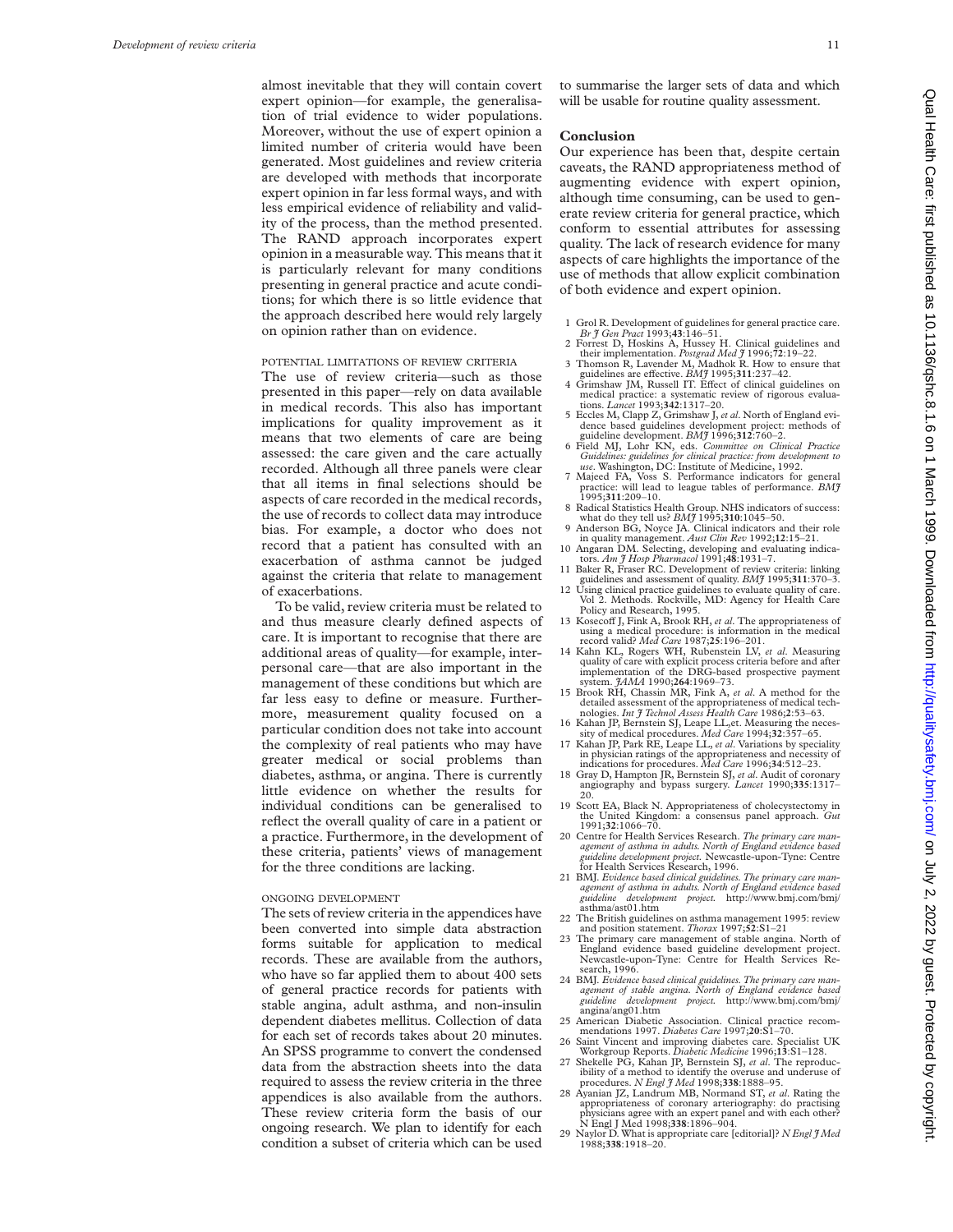- 30 Kravitz RL, Laouri M, Kahan JP, *et al*. Validity of criteria used for detecting underuse of coronary revascularization.<br>  $\frac{4AMA 1995:274:632-8}{7AMA 1995:274:632-8}$
- 31 Selby JV, Pireman BH, Lundstrom RJ, et al. Variation among hospitals in coronary angiography practices and outcomes after myocardial infarction in a large health maintenance organisation. *N Engl J Med* 1996;**328**:1888–96.
- 32 Shekelle PG, Chassin MR, Park RE. Evidence for the predictive validity of the RAND/UCLA appropriateness method: criteria for performing carotid endarterectomy. *Int J Technol Assess Health Care* (in press).
- 33 Hicks NR. Some observations on attempts to measure appropriateness of care. *BMJ* 1994;**309**:730–3. 34 Charlton BG. Practice guidelines and practical judgement:
- the role of mega-trials, meta-analyses, and consensus. *Br J Gen Pract* 1994;**44**:290–1. 35 Mulholland AV, Wheeler SG, Heieck JJ. Medical assessment
- by a Delphi group opinion technique. *N Engl J Med* 1973; **288**:1272–5.

We are very grateful to the panellists listed in appendix 1 for the considerable time involved in the work we report here. NPCRDC is funded by the Department of Health. PGS was funded by the Foreign and Commonwealth Office as an Atlantic Fellow, and by the West Los Angeles Veterans Administration.

# **Appendix 1: List of panellists**

#### **Angina**

Professor D De Bono, Department of Cardiology, Glenfield General Hospital, Leicester LE3 9QP.

Dr M Gandhi, Department of Cardiology, Southampton General Hospital, Trenmora Road, Southampton SO16 6YD.

Dr H Dargie, Department of Cardiology, West Medical Building, University of Glasgow, Glasgow G12 8QQ.

Professor D Wood, National Heart and Lung Institute, Dovehouse, London SW3 6LY.

Professor M Eccles, Centre for Health Services Research, University of Newcastle upon Tyne, 21 Claremont Place, Newcastle NE2 4AA.

Dr K Khunti, Eli Lilly National Clinical Audit Centre, Department of General Practice, University of Leicester, Leicester General Hospital, Leicester LE5 4PW.

Dr A Farmer, The Health Centre, East Street, Thame, Oxon OX9 3JZ.

Dr I Hughes, GP, Cumber land House, 58 Scarisbrick New Road, Southport, Merseyside PR8 6PQ.

Dr M Cupples, Department of General Practice, Dunluce Health Centre, 1 Dunluce Avenue, Belfast B79 7HR.

Dr N Hicks, Department of Public Health and Health Policy, Oxfordshire Health Authority, Old Road, Headington, Oxford OX3 7LG.

#### **Asthma**

Dr KP Jones, Department of Primary Health Care, University of Newcastle-upon-Tyne, The Medical School, Framlington Place, Newcastle-upon-Tyne NE2 4HH.

Dr C Griffiths, Department of General Practice and Primary Care, St Barts and the Royal London School of Medicine, New Science Block, Charterhouse Square, London EC1M 6BQ.

Dr R Neville, Tayside Centre for General Practice, University of Dundee, Charleston Drive, Dundee DD2 4AD.

Dr D Ryan, Woodbrook Medical Centre, 28 Bridge Street, Loughborough, Leics LE11 1NH.

Dr D Bellamy, The Surgery, 4 Tolpuddle Gardens, Bournemouth BH9 3LQ.

Dr R Baker, Eli Lilly National Clinical Audit Centre, Department of General Practice, University of Leicester, Gwendolen Road, Leicester LE5 4PW.

Dr JAR Friend, Department of Thoracic Medicine, Aberdeen Royal Infirmary, Fosterhill, Aberdeen AB25 2ZN.

Professor Geddes, National Heart and Lung Institute, Royal Brompton Hospital, Sydney Street, London SW3 6NP.

Dr C Hardy, Department of Medicine, Manchester Royal Infirmary, Oxford Road, Manchester M13 9WL.

Ms S Buck, Asthma specialist nurse, 8 Mont le Grand, Exeter EX1 2PD.

Ms A Pearson, National Asthma Campaign, Providence House, London N1 0NT.

### **Diabetes**

Dr R Young, Department of Diabetes and Endocrinology, Hope Hospital, Salford M6 8HD.

Dr S Bootle, Goyt Valley General Practice, Chapel Street, Whalley Bridge, Stockport.

Ms G Hall, Stable Cottage, Headley Road, Greyshott, Hindhead, Surrey GU26 6DL.

Ms P Wilson, 113 Station Avenue, Sandown, Isle of Wight , PO36 8HD.

Dr K Paterson, Strathcashel, Lochlibo Road, Uplawmoor, Glasgow G78 4AA.

Professor A Sinclair, Department of Medicine, University of Birmingham, Heywood Building, Selly Oak Hospital, Raddleton Road, Birmingham B29 6JD.

Dr P Tasker, St James House surgery, County Court Road, Kings Lynn, Norfolk PE30 5EJ.

Dr R Gadsby, Redroofs, 31 Coton Road, Nuneaton CV11 5TW.

Dr M Pierce, Academic General Practice Unit, Chelsea and Westminster Hospital, 360 Fulham Road, London SW10 9NH.

Dr P M Greenhalgh, Department of Primary Care and Population Sciences, Whittington Hospital, Highgate Hill, London N19 5NF.

Dr C St J Kear, 35 Church Street, Wath upon Dearne, South Yorkshire S63 7RF.

#### **Appendix 2: Asthma in adults**

#### **Key**

Numbers: indicate median panel score on a nine point ordinal scale for necessity of that aspect of care.

Letters: (A) mainly convincing scientific evidence, usually consisting of one or more randomised controlled trials, limited added expert opinion; (B) about equal parts scientific evidence and expert opinion; (C) mainly expert opinion, limited scientific evidence.

# **Practice level data recording**

The practice maintains a register of patients with a diagnosis of asthma (C, 9)

The register shows information about admissions to hospital (C, 9)

#### **Diagnostic criteria**

The records show one of: a history of symptoms of recurrent wheeze, symptoms of airway narrowing in response to aero-allergens,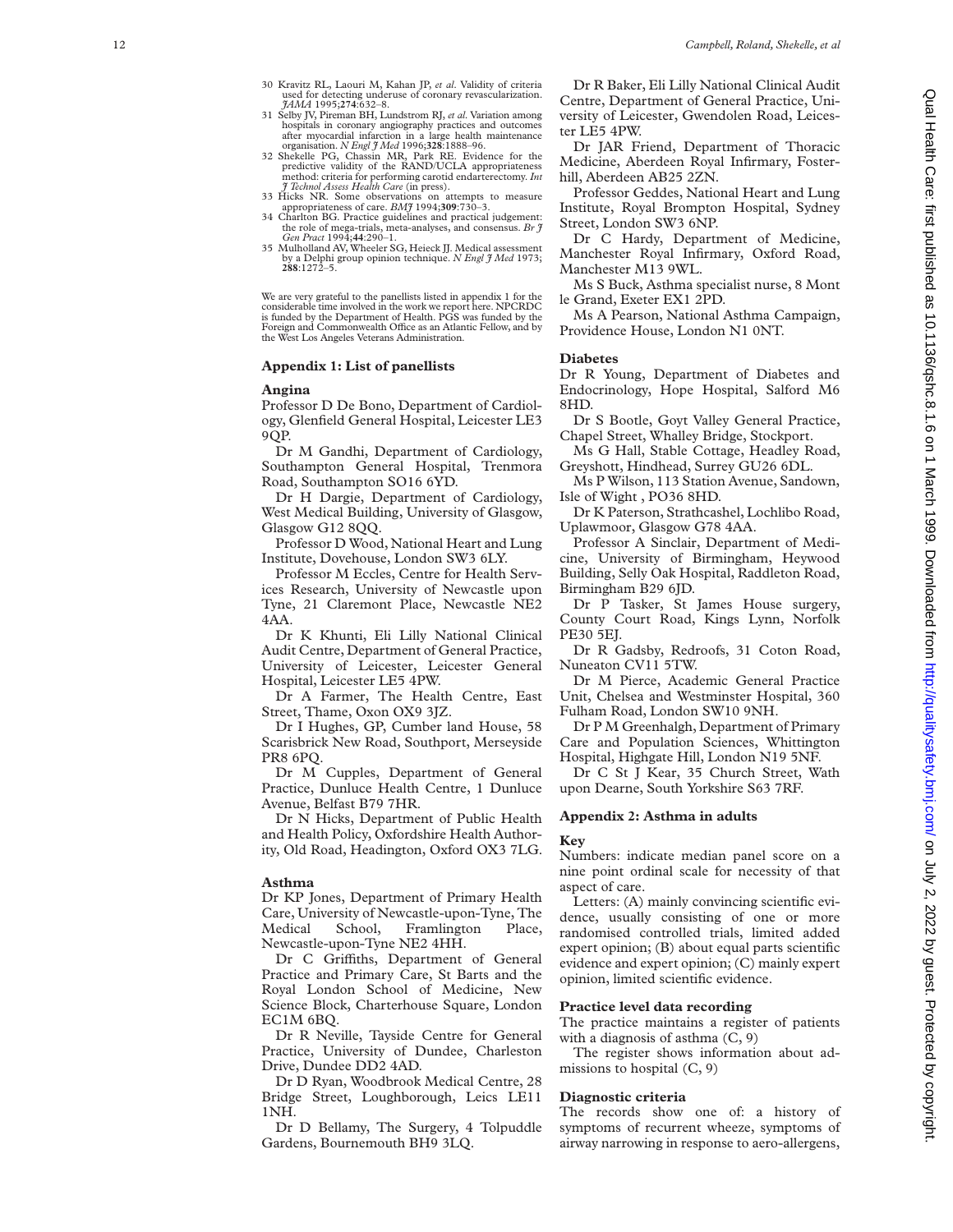cold air, or exercise, diurnal variation of peak flow of at least 15%, or an increase in peak flow of at least 15 % following the inhalation of  $\beta$ 2 agonist or a 1 week trial of oral steroids (B,8)

# **Recording of peak flow**

Where a patient has a technical difficulty in using a peak flow meter, this is recorded in the notes (B, 8).

There should be at least one peak flow reading for all patients who can use a peak flow meter  $(C, 8)$ 

There should be a record of peak flow when well, or best or predicted peak flow (B, 8)

### **Recording of symptoms**

In the last 14 months, there is a record of the level of control of asthma by assessment of day time symptoms or nocturnal symptoms, or activity limitation (B, 9)

### **Short acting â agonists**

The records show that in patients with exercise induced bronchospasm, short acting bronchodilators are prescribed for use before exercise (A, 8).

# **Inhaled anti-inflammatory drugs**

The records show that patients who require three or more doses of short acting inhaled  $\beta$ -agonists daily have also been offered an inhaled anti-inflammatory drug (A, 9)

The records show that patients experiencing daytime symptoms more frequently than 6 days a week have been offered an inhaled antiinflammatory drug (A, 8)

The records show that patients experiencing nocturnal symptoms more than once a week have been offered an inhaled antiinflammatory drug (C, 8)

The records show that patients experiencing exacerbations which affect activity have been offered an inhaled anti-inflammatory drug (A, 9)

# **Long acting bronchodilators, high dose inhaled steroids, oral steroids, and bronchodilators**

Where there is evidence from the notes that symptoms are not controlled using  $\beta$  agonists and low dose inhaled steroids, a trial of long acting bronchodilator or high dose inhaled steroid is offered (B, 9)

The records show that all patients on long acting inhaled beta-agonists are taking an antiinflammatory drug (B, 9)

The records show that a patient on long term maintenance oral steroids should have had a trial of: a long acting bronchodilator, and high dose inhaled steroids and one other step 4 treatment from the British Thoracic Society guidelines (B, 9)

The records show that a patient who is on a maintenance oral beta-agonist has been offered a trial of inhaled  $\beta$  agonist treatment  $(C, 9)$ 

# **Treatment in exacerbations of asthma**

In consultations associated with an exacerbation (defined as an increase in symptoms of dyspnoea, or wheeze, or limitation of activity ), the peak flow is recorded (B, 9)

The records show that in exacerbations of asthma when the peak flow has fallen to less than 60% of best or predicted value, a short acting inhaled â agonist delivered through either a nebuliser or large volume spacer is used (B, 8)

The records show that in exacerbations of asthma when the peak flow has fallen to less than 60% of best or predicted value, oral steroids are offered (B, 9). Treatment with oral steroids is inappropriate unless the predicted peak flow has fallen to below 80% of predicted or best.  $(B,1)$ .

In an exacerbation requiring immediate inhaled bronchodilator treatment, at least one of the following is recorded: speech, pulse rate, or respiratory rate (B, 9)

Treatment with intravenous  $\beta$ -agonists  $(C,1)$ or intravenous aminophylline  $(C,1)$  is inappropriate unless there is cotreatment with an inhaled  $\beta$ -agonist.

## **Patient education and smoking**

The records show smoking status (C, 9)

The records show that advice about cessation has been given to smokers (B, 9)

The records show that advice has been given about the recognition of the danger signs of an exacerbation at least once (B, 9)

The records show that advice has been given about the importance of seeking medical advice early in an attack at least once (B, 9)

#### **Inhaler technique**

The records show whether the inhaler device can be used properly by the patient (A,9)

The records show that if maintenance treatment is to be increased, inhaler technique has been checked, (unless there is a prior record of satisfactory inhaler technique) (B, 9)

The records show that if maintenance treatment is to be increased, enquiry has been made about compliance with treatment (B, 8)

# **Self management plan**

In all patients on high dose inhaled steroids, the records show evidence of an explicit self management plan detailing action to be taken on deterioration of peak flow and symptoms (B, 9)

In all patients who have had hospital inpatient treatment, the records show evidence of an explicit self management plan detailing action to be taken on deterioration of peak flow and symptoms (A, 9)

### **Referral**

The records show that where oral steroids are used in maintenance treatment the patient has been referred to a respiratory physician

The records show that where occupational asthma is suspected, the patient has been referred to a respiratory physician

# **Appendix 3: Non-insulin dependent diabetes mellitus**

### **Key**

Numbers: indicate median panel score on a nine point ordinal scale for necessity of that aspect of care.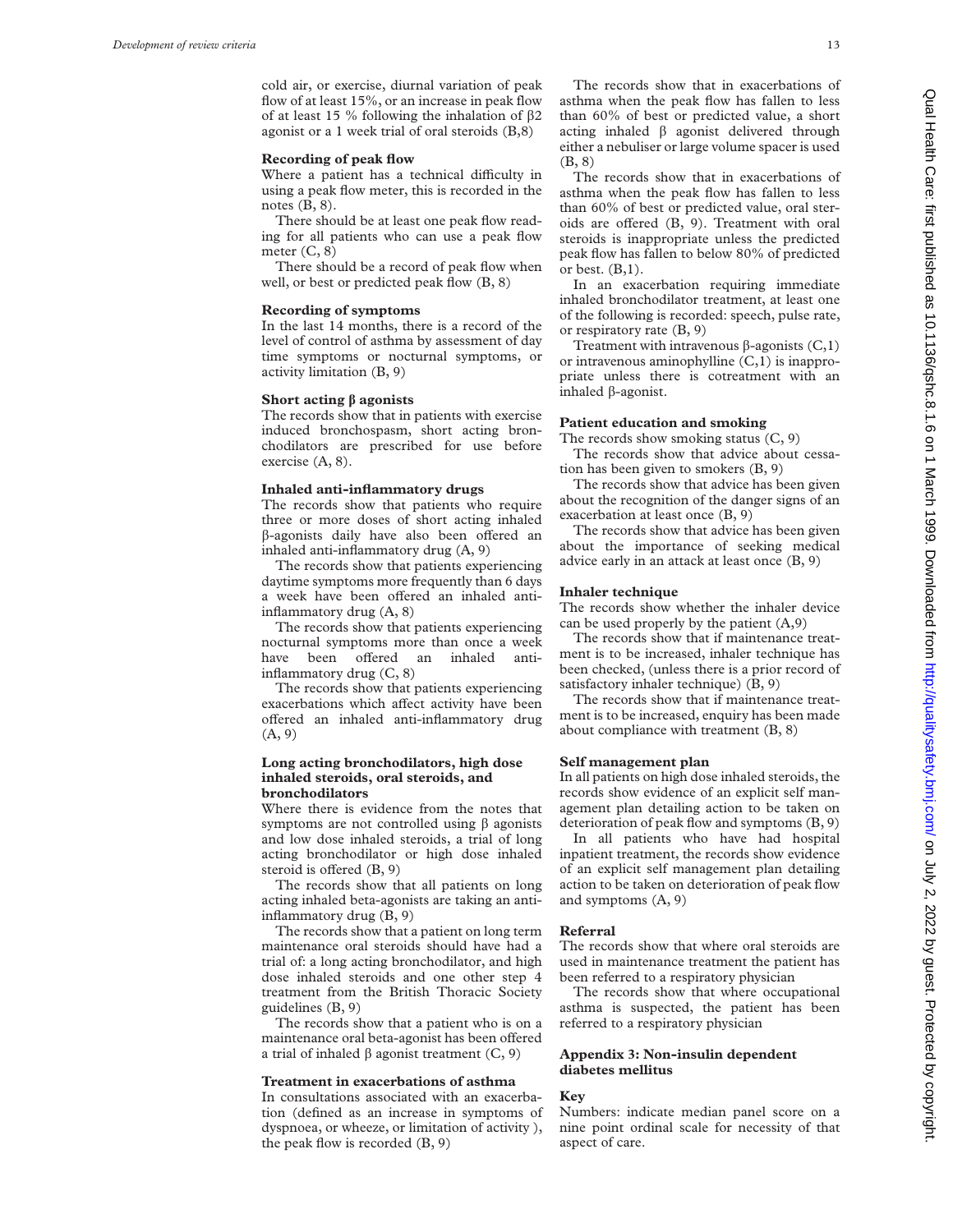Letters: (A) mainly convincing scientific evidence, usually consisting of one or more randomised controlled trials, limited added expert opinion; (B) about equal parts scientific evidence and expert opinion; (C) Mainly expert opinion, limited scientific evidence.

# **Practice level data recording**

The practice maintains a register of patients with a diagnosis of NIDDM (C, 9)

Information about complications of diabetes is available either in the diabetes register, or otherwise in current aggregated form (e.g. from a practice computer) (C, 9)

### **Glycaemic control**

The records show a recording of HbA1c level in the last 14 months (C, 9)

Where the previous HbA1c was >9, there is a record of HbA1c within the last 7 months (C, 8)

For patients under 75, where the last HbA1c was >9, the records show that the patient has been offered a therapeutic intervention aimed at improving glycaemic control (B,9)

For patients 75 or over, where the last HbA1c was >10, the records show that the patient has been offered a therapeutic intervention aimed at improving glycaemic control (B, 9)

### **Regular review**

The records contain details, recorded within the last 14 months of:

Any comment about general wellbeing (C, 9)

For patients on sulphonylureas, a record of enquiry about symptoms of hypoglycaemia  $(C, 9)$ 

Recording of peripheral pulses (B, 9)

Recording of vibration sense, or pinprick or monofilament testing (B, 9)

Visual foot examination for ulceration or deformity (B, 9)

Referral to a specialist clinic where there is a foot ulcer (B, 9)

Referral to a chiropodist where feet are "at risk" (age over 65, immobility, nephropathy, retinopathy,  $\lt$  2 foot pulses) (B, 9)

Serum creatinine (C, 9)

Referral to a specialist where creatinine is  $>200$  mmol/l (B, 9)

A test for proteinuria. (C, 9)

An mid-stream urine where macroalbuminuria is detected (B, 9)

Examination of the fundi through dilated pupils (B, 9)

Referral to an ophthalmologist where there is evidence of significant macular oedema, moderate or severe non-proliferative retinopathy, or any proliferative retinopathy (A, 9)

Visual acuity (B, 9)

Where patients have been diagnosed less than 14 months ago, there should still be a record of fundal examination and visual acuity measurement (B, 9)

Measurement of weight (B, 9)

The patient has been given advice about weight reduction or referred to a dietician where the patient is obese or has a BMI of >27 (B, 9)

### **Control of hypertension**

*In patients under 80 years old;*

If the average of the last three readings showed a diastolic BP >100, or systolic >150 and diastolic >90, the patient has been offered management for hypertension (B, 8)

*In patients over 80 years old*,

If the average of the last three readings shown a diastolic BP >110, or systolic >160 and diastolic >100, the patient has been offered management for hypertension (B, 8)

# **Hypercholesterolaemia**

There is a record of cholesterol testing, including total, LDL, and HDL at least once since diagnosis (B, 9)

If the total cholesterol is  $> 7.8$ , (or  $> 6.4$  in patients who have evidence of ischaemic heart disease), lipid lowering treatment has been offered or intensified.

(B,8 in patients without ischaemic heart disease, B9 where HDL is <1.0 mmol/l. A9 in patients with ischaemic heart disease, B,9 where  $HDL > 1.0$ ).

# **Education**

The records show that each newly diagnosed patient or carer has been offered education about diabetes management (B, 9)

## **Home monitoring**

The records show whether the patient's glycaemic control is being monitored by urine or blood tests (C, 9)

Where the patient undertakes blood or urine monitoring, there is some record since diagnosis that the technique has been checked  $(C, 9)$ 

Where the patient undertakes blood or urine monitoring, there is a record of the results of home testing in the past 14 months. (C, 8)

# **Smoking history**

There is a record of smoking status in the notes (B, 9)

In smokers, the records indicate that patients have been given advice on smoking cessation strategies. (B, 9)

### **Treatment**

In patients who have started on ACE inhibitors in the past year, creatinine and potassium have been measured within 1 month of starting treatment. (B, 9)

If the patient is being treated for hypertension, and the patient has proteinuria (macro- but not micro-albuminuria), the patient is on an ACE inhibitor. (B, 8)

## **Appendix 4: Stable angina**

#### **Key**

Numbers: indicate median panel score on a nine point ordinal scale for necessity of that aspect of care.

Letters: (A) mainly convincing scientific evidence, usually consisting of one or more randomised controlled trials, limited added expert opinion; (B) about equal parts scientific evidence and expert opinion; (C) Mainly expert opinion, limited scientific evidence.